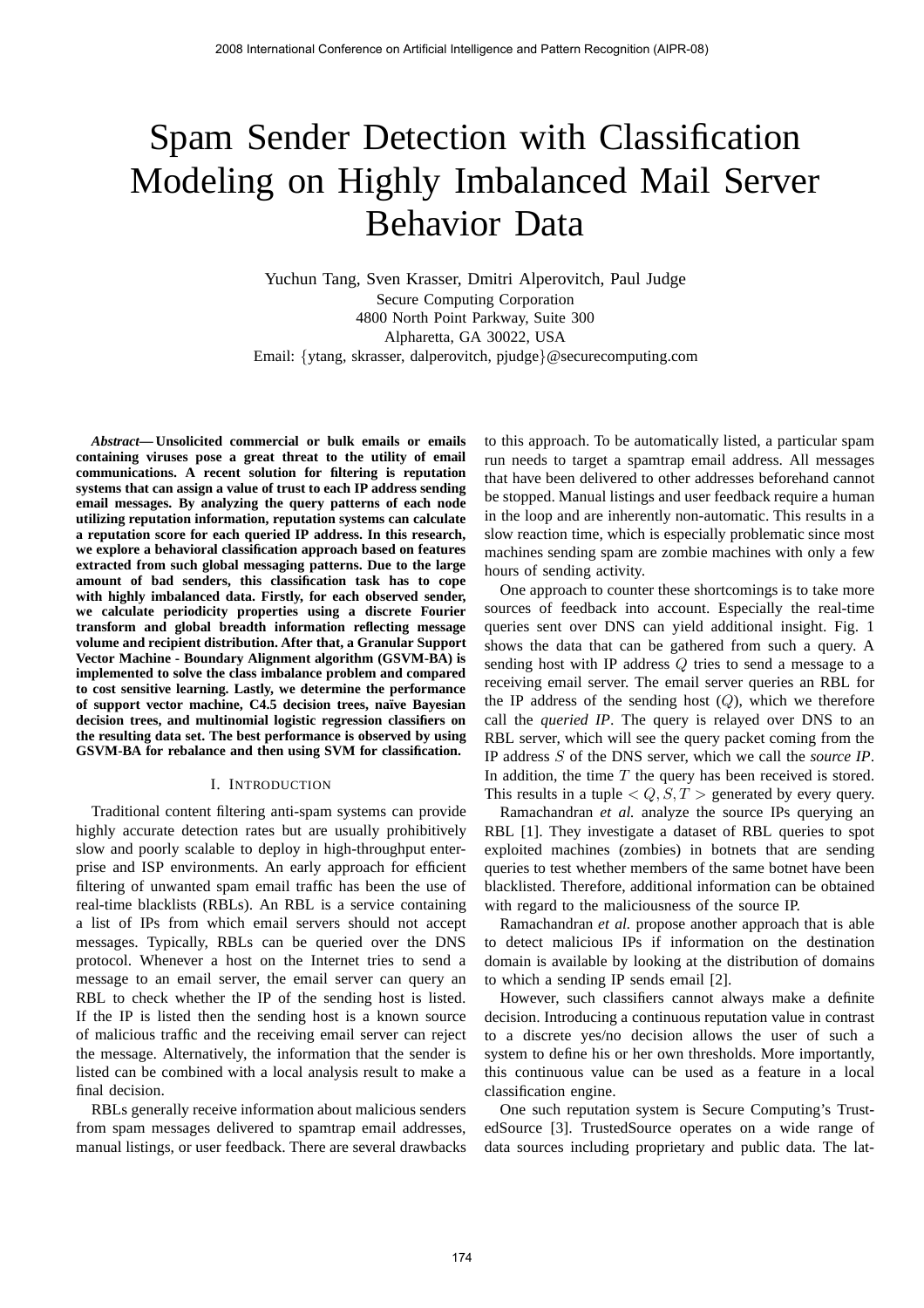

Fig. 1. Data gathered from query.

ter includes public information obtained from DNS records, WHOIS data, or real-time blacklists (RBLs). The proprietary data is gathered by over 5000 IronMail appliances that give a unique view into global enterprise email patterns. Based on the needs of the IronMail administrator, the appliance can share different levels of data and can query for reputation values for different aspects of an email message. Currently, TrustedSource can calculate a reputation value for the IP address a message originated from, for URLs in the message, or for message fingerprints. This research uses queries for IPs as input to detect spam sender IPs among them.

In previous work, we outlined the detection of spam senders based on query patterns [4]. This approach allows gaining additional information on the queried (sending) IP by aggregating query patterns into spectral and breadth features with a focus on spectral features.

In this paper, we focus on the extraction of breadth features. In addition, we compare the performance of GSVM-BA we proposed previously with four standard algorithms.

The rest of the paper is organized as follows. Section II describes the data we use for classification modeling. Section III gives a brief review of research on imbalanced classification. In Section IV, GSVM-BA is presented in detail as a solution to the class imbalance challenge. Section V compares performance between GSVM-BA and cost-sensitive learning with four classification algorithms on IP classification. Finally, Section VI concludes the paper.

#### II. QUERY DATA ANALYSIS

TrustedSource reputation system provides an RBL-style interface to retrieve reputation values for IP addresses over DNS. While TrustedSource allows other means to be queried that can include additional information such as message fingerprints or email header metadata, we limit this classification problem to  $Q, S, T >$  tuples (or *QST data* in short) since this type of data is the most generic one and applies also to standard RBLs widely used on the Internet today.

# *A. Sources of Noise*

Generally, an IP that is queried has sent a message shortly before the query has been logged (at time  $T$ ). Note that this assumption does not always hold. IPs can also be queried by hand by humans trying to find information regarding a listing. Also, as noted previously, some zombie machines try to automatically send queries to evade IP-based blocking mechanisms [1]. Zombies could also attempt to actively poison the data feed by submitting bogus queries. Lastly, not all messages result in queries since DNS results can be cached. This can occur even when an RBL server specifically returns low time-to-live (TTL) values with its responses due to DNS servers relaying these responses not honoring the TTL values. Normally, a well designed classifier will be able to still yield useful results in the presence of such noise, but there are a number of techniques to avoid these problems. These include moving away from DNS (not desirable for RBLs since DNS queries are an accepted standard and widely supported), adding a unique string to the query (to prevent caching, needs to be supported by both email server client and RBL server), and adding authentication information (to prevent data poisoning).

## *B. Feature Extraction*

For this research, we are interested in classifying email senders based on their sending behavior. For each sender observed in the data set (i.e. each queried IP), we calculate a number of features based on the distribution of source IPs  $(S)$ and timestamps  $(T)$ . These fall into two general categories: spectral features and breadth features.

*1) Spectral Features:* Spectral features are based on the distribution of the set of timestamps observed for each queried IP. Currently, we do not take source IP information into account for this set of features. Under the assumptions outlined previously, each timestamp seen from a particular IP  $Q_i$ corresponds to a message sent from  $Q_i$ . We consider a time interval  $\Delta T$  that we split up in N equally sized intervals  $\Delta t_n$  where  $n = 0 \dots (N - 1)$ . The number of timestamps falling into interval  $\Delta t_n$  is denoted  $c_n$ , which corresponds to the total number of messages observed from  $Q_i$  in that interval. This sequence is then transformed into the frequency domain using a discrete Fourier transform (DFT). Since we do not consider time zones or time shifts, we are only interested in the magnitude of the complex coefficients of the transformed sequence and throw away the phase information. This results in the sequence  $C_k$ .  $C_0$  is the constant component that corresponds to the total message count. The message count will be considered as part of the breadth features, and we will use it here only to normalize coefficients yielding a new sequence  $C'_k = C_k/C_0$ . Furthermore, since the input sequence  $c_n$  is real, all output coefficients  $C_k$  with  $k > N/2$ are redundant due to the symmetry properties of the DFT and can be ignored.

We have chosen  $\Delta T = 24$  h and  $N = 48$  resulting in 30 minute time slots  $\Delta t_i$ . This results in 24 usable raw spectral features,  $C_1'$  to  $C_{24}'$ . An evaluation of these raw features indicated that for ham senders there are three distinct groups.  $C'_1$ ,  $C'_2$  to  $C'_4$ , and  $C'_5$  to  $C'_{24}$  all lie within specific ranges. We use  $C'_1$ , the mean and the standard deviation of  $C'_2$  to  $C'_4$ , and the mean the standard deviation of  $C'_5$  to  $C'_{24}$  as the first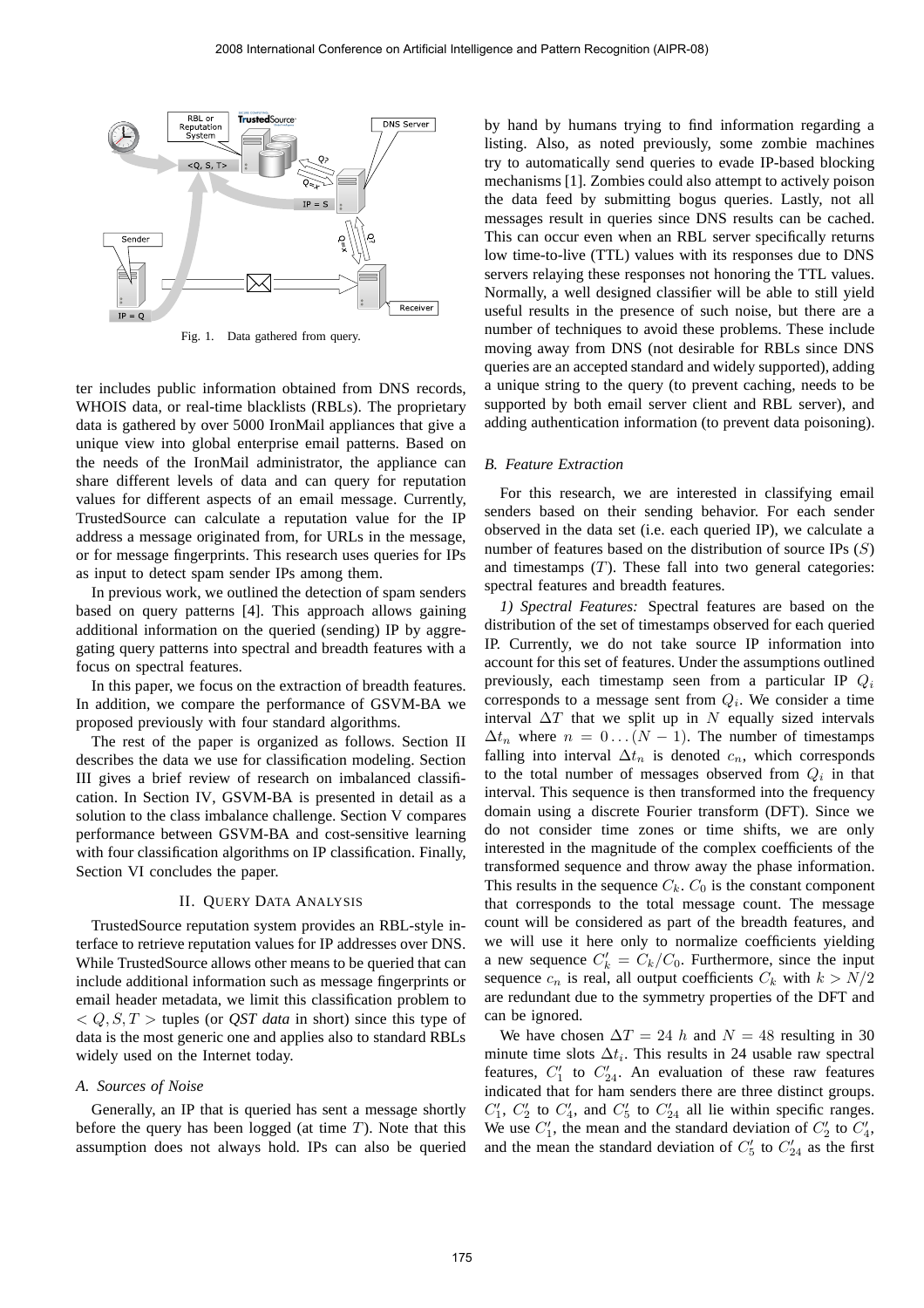five spectral features. In addition, we add log-scaled versions of  $C_1'$  to  $C_{24}'$  to the spectral feature set.

The selection of these features is mostly based on heuristics at this point, and we expect to be able to achieve a vastly improved performance after a careful analysis. Spectral features have been previously covered in our preliminary results presented in [4].

*2) Breadth Features:* Breadth features are also calculated based on data gathered in a 24 hour time window. In that window, the sending behavior of each queried IP Q is analyzed. First, the numbers of source IPs  $S$  querying  $Q$  is calculated, which we denote  $B<sub>src</sub>$ . Under the assumptions made this count reflects the number of recipients that Q attempted to send email to. Since  $S$  is the IP of the DNS server relaying the query and multiple recipients may either use the same DNS server or one recipient may use multiple DNS servers, this count does not perfectly reflect the amount of recipients. It does however give a good idea about the breadth of recipients across the Internet. For the sake of brevity we refer to the source IP of a query (i.e. the IP address of the DNS server relaying that query) as the *virtual recipient*—keeping in mind that the actual recipient is not exposed in the QST data.

Second, the number of queries for each IP Q (and therefore the number of messages sent by that IP) denoted  $B_{\text{msgs}}$  is calculated. As previously explained, a major source of noise in this feature is due to caching.

Third, we introduce the notion of a *session*. A session is a 30 minute period in which an IP  $Q_i$  sends to a particular virtual recipient  $S_i$ . When  $S_i$  queries  $Q_i$  (i.e. when  $Q_i$  sends a message to the virtual recipient  $S_i$ ) for the first time, a new session is counted. This session is valid for 30 minutes, and all additional queries involving  $Q_i, S_j >$  do not result in new sessions (while queries involving a different virtual recipient in the same time frame will). After 30 minutes the session is closed, and a query will result in a new session. All sessions for  $Q_i$  across all virtual recipients are summed up yielding the session count  $B_{\text{SSn}}$ . Note that this feature mimics the query pattern that would be observed if the relaying DNS server would cache all queries with a 30 minute TTL.

Fourth, we calculate the average number of messages per session per particular source IP, sum all averaged values up, and divide by the total number of sessions. We denote this feature as Bmpss.

Fifth, we calculate the number of global sessions. A global session is akin to a regular session but does not distinguish between different virtual recipients and therefore reflects the global time of activity for each queried IP. We denote the global session count as  $B_{\text{gssn}}$ .

Lastly, we heuristically incorporate two derived features,  $B_{\text{S/m}} = \frac{B_{\text{STC}}}{B_{\text{mDS}}}$  $\frac{B_{\text{SIC}}}{B_{\text{mpps}}}$  and  $B_{\text{s/s}} = \frac{B_{\text{SSn}}}{B_{\text{SIC}}}$  $\frac{B_{\rm SSD}}{B_{\rm STC}}$ .

The Signal-to-Noise ratio (S2N), defined as the distance of the arithmetic means of the spam and non-spam (ham) classes divided by the sum of the corresponding standard deviations [5], for each of these five features is presented in Table I. The S2N values show that these breadth features are informative and can be utilized for classification modeling. The Bgssn

TABLE I BREADTH FEATURE CHARACTERISTICS

|                   | S2N  | $\mu$ spam | $\sigma$ spam | $\mu_{\text{ham}}$ | $\sigma_{\text{ham}}$ |
|-------------------|------|------------|---------------|--------------------|-----------------------|
| B <sub>src</sub>  | 0.07 | 136.14     | 138.13        | 161.90             | 227.93                |
| $B_{\rm SSD}$     | 0.16 | 182.35     | 243.83        | 324.35             | 673.69                |
| $B_{\rm gssn}$    | 0.44 | 12.68      | 10.27         | 22.50              | 12.05                 |
| $B_{\rm msgs}$    | 0.13 | 287.34     | 464.73        | 617.15             | 2108.90               |
| B <sub>mpss</sub> | 0.09 | 3.01       | 19.08         | 1.03               | 3.20                  |
| $B_{\rm s/m}$     | 0.21 | 0.65       | 0.23          | 0.55               | 0.25                  |
| $B_{S/S}$         | 0.24 | 1.17       | 0.32          | 1.78               | 2.23                  |



Fig. 2. Probability density for Bgssn for spam and ham senders.

feature achieves the best ratio. The probability densities for the spam and ham classes of this particular feature are shown in Figure 2.

# III. IMBALANCED CLASSIFICATION

How to build an effective and efficient model on a huge and complex dataset is a major concern of the science of knowledge discovery and data mining. With emergence of new data mining application domains such as messaging security, e-business, and biomedical informatics, more challenges are arising. Among them, highly skewed data distribution has been attracting noticeably increasing interest from the data mining community due to its ubiquitousness and importance [6], [7].

#### *A. Class Imbalance*

Class imbalance happens when the distribution on the available dataset is highly skewed. This means that there are significantly more samples from one class than samples from another class for a binary classification problem. Class imbalance is ubiquitous in data mining tasks, such as diagnosing rare medical diseases, credit card fraud detection, intrusion detection for national security, etc.

For spam filtering, each IP is classified as spam or non-spam based on its sending behavioral patterns. This classification is highly imbalanced, as shown in our experiments. As our current target in this research is to detect spam IPs, we define spam IPs as positive and non-spam IPs as negative.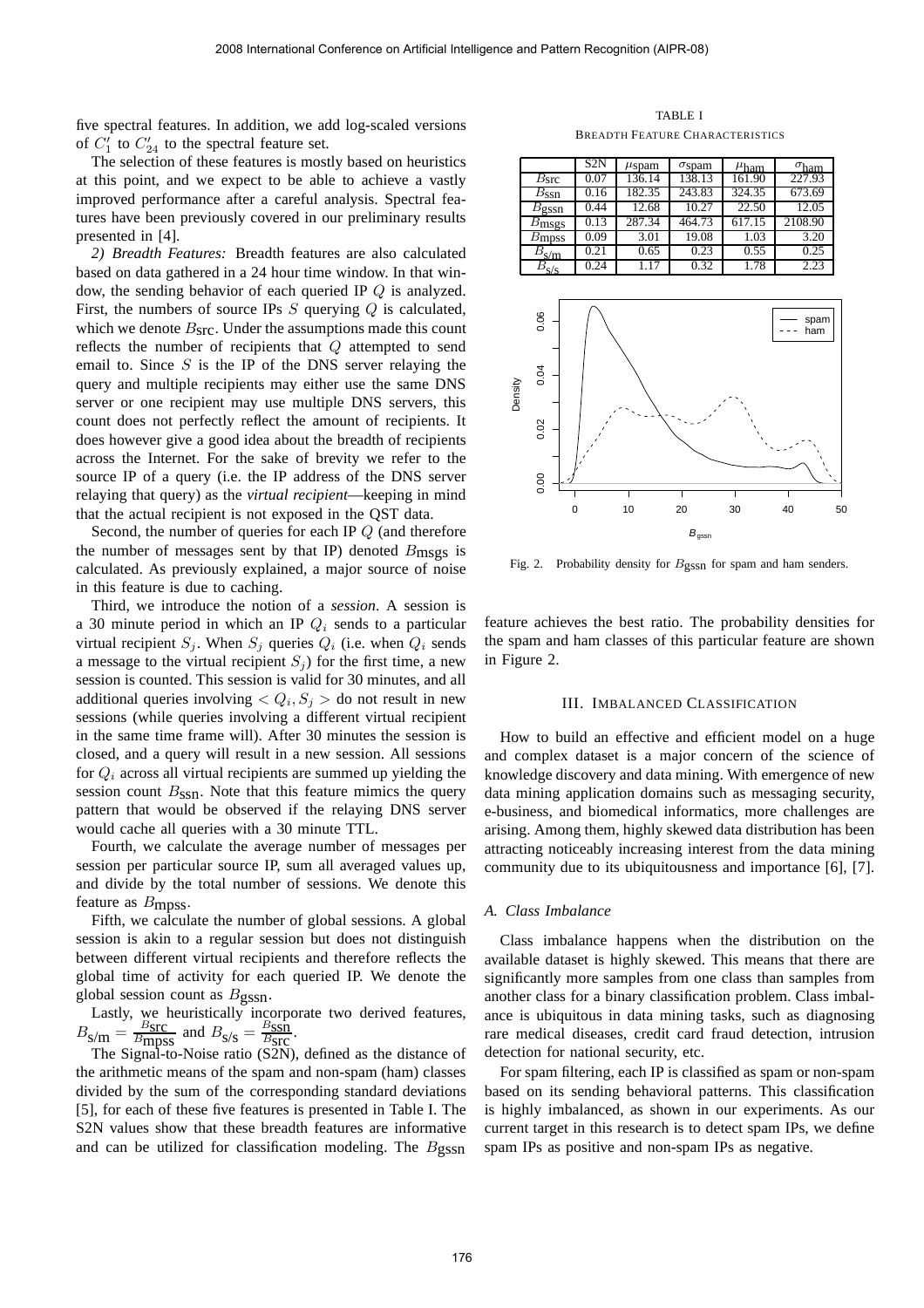### *B. Methods for Imbalanced Classification*

Many methods have been proposed to handle imbalanced classification, and some good results have been reported [7]. These methods can be categorized into three different kinds: cost-sensitive learning, oversampling the minority class, or undersampling the majority class. Interested readers may refer to [8] for a good survey.

For a real world classification task like spam IP detection, there are usually a large amount of IP samples. These samples need to be classified quickly so that spam messages from those IPs can be blocked in time. However, cost sensitive learning or oversampling usually increases decision complexity and hence slows down classification. On the other hand, undersampling is a promising method to improve classification efficiency. Unfortunately, random undersampling may not generate accurate classifiers because informative majority samples may be removed.

In this paper, granular computing and SVM are utilized for undersampling by keeping informative samples while eliminating irrelevant, redundant, or even noisy samples. After undersampling, data is cleaned and hence a good classifier can be modeled for IP classification both in terms of effectiveness and efficiency.

## *C. SVM for Imbalanced Classification*

SVM approximates the structural risk minimization principle that minimizes an upper bound on the expected risk [9], [10]. Because structural risk is a reasonable trade-off between the training error and the modeling complication, SVM has a great generalization capability. Geometrically, the SVM modeling algorithm works by constructing a separating hyperplane with the maximal margin.

Compared with other standard classifiers, SVM performs better on moderately imbalanced data. The reason is that only Support Vectors (SVs) are used for classification and many majority samples far from the decision boundary can be removed without affecting classification [11]. However, performance of SVM is significantly deteriorated on highly imbalanced data [11], [12]. For this kind of data, it is prone to find the simplest model that best fits the training dataset. Unfortunately, the simplest model is exactly the naïve classifier that identifies all samples as part of the majority class.

SVM is usually much slower than other standard classifiers [13], [14], [15]. The speed of SVM classification depends on the number of SVs. For a new sample X,  $K(X, SV)$  is calculated for each  $SV$ . Then it is classified by aggregating these kernel values with a bias. To speed up SVM classification, one potential method is to decrease the number of SVs.

# IV. THE GSVM-BA ALGORITHM

In this work, the *Granular Support Vector Machines-Boundary Alignment* algorithm (GSVM-BA) is designed and targeted at improving both effectiveness and efficiency for IP classification based on the principles of granular computing.



Fig. 4. Flow chart of the GSVM-BA algorithm.

## *A. Granular Computing and GSVM*

Granular computing represents information in the form of some aggregates (called *information granules*) such as subsets, subspaces, classes, or clusters of a universe. It then solves the targeted problem in each information granule [16]. There are two principles in granular computing. The first principle is divide-and-conquer to split a huge problem into a sequence of granules (*granule split*); The second principle is data cleaning to define the suitable size for one granule to comprehend the problem at hand without getting buried in unnecessary details (*granule shrink*). As opposed to traditional data-oriented numeric computing, granular computing is knowledge-oriented [17]. By embedding prior knowledge or prior assumptions into the granulation process for data modeling, better classification can be achieved.

A granular computing-based learning framework called Granular Support Vector Machines (GSVM) was proposed in [18]. GSVM combines the principles from statistical learning theory and granular computing theory in a systematic and formal way. GSVM works by extracting a sequence of information granules with granule split and/or granule shrink, and then building an SVM on some of these granules when necessary. The main potential advantages of GSVM are:

- 1) GSVM is more sensitive to the inherent data distribution by trading off between local significance of a subset of data and global correlation among different subsets of data, or trading off between information loss and data cleaning. Hence, GSVM may improve the classification performance.
- 2) GSVM may speed up the modeling process and the classification process by eliminating redundant data locally. As a result, it is more efficient and scalable on huge datasets.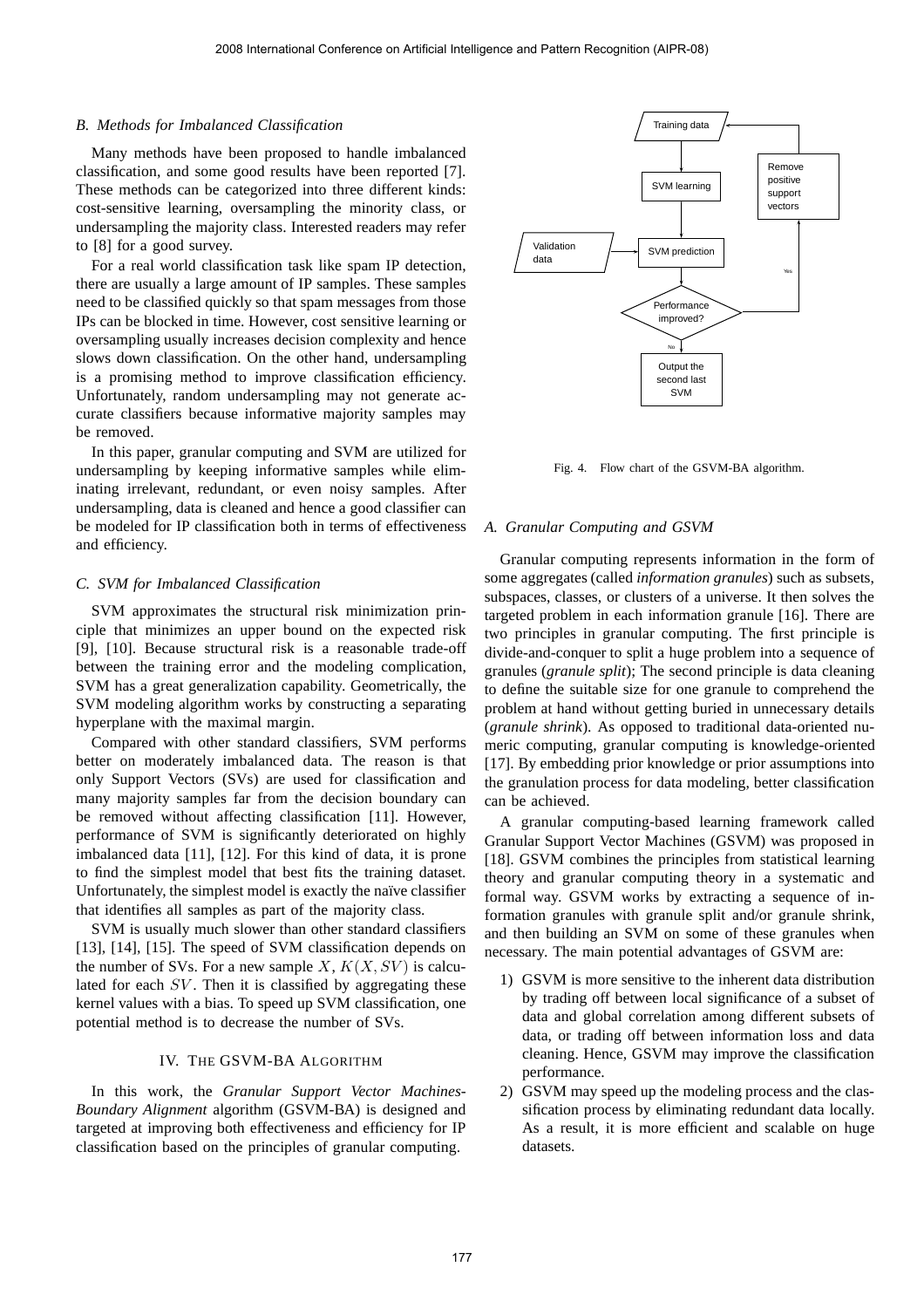

Fig. 3. GSVM-BA can push the boundary back close to the ideal position with fewer SVs.

#### *B. GSVM-BA*

Armed with the data cleaning principle of granular computing, GSVM-BA is ideal for spam IP detection on highly imbalanced data derived from QST data. SVM assumes that only SVs are informative to classification and other samples can be safely removed. However, for highly imbalanced classification, the majority class pushes the ideal decision boundary toward the minority class [11], [12]. As demonstrated in Fig. 3(a), positive SVs that are close to the learned boundary may be noisy. Some really informative samples may hide behind them.

To find these informative samples, we can conduct costsensitive learning to assign higher penalty values to false positives (FP) than false negatives (FN). This method is named SVM+CS. However, to counter the increased weights on the minority side, SVM+CS increases the number of majority SVs (Fig. 3(b)), and hence slows down the classification process.

In contrast to this, GSVM-BA looks for these informative samples by repetitively removing positive support vectors from the training dataset and rebuilding another SVM. GSVM-BA is knowledge-oriented in that it embeds the *boundary push* assumption ("prior knowledge")into the modeling process. After an SVM is modeled, a *granule shrink* operation is executed to remove corresponding positive SVs to generate a smaller training dataset on which a new SVM is modeled. This process is repeated to gradually push the boundary back to its ideal location where the optimal classification performance is achieved.

Empirical studies in the next section show that GSVM-BA can compute a better decision boundary with much fewer samples involved in the classification process (Fig. 3(c)). Consequently, classification performance can be improved in terms of both effectiveness and efficiency. Fig. 4 sketches the GSVM-BA algorithm. The first SVM is always the naïve one by default.

# V. EXPERIMENTS

Classification modeling is carried out on a workstation with a Pentium  $M^{(R)}$ CPU at 1.73 GHz and 1 GB of memory. The experiments are targeted at comparing the performance between GSVM-BA undersampling and cost-sensitive learning with different classification algorithms on highly imbalanced IP classification.

## *A. Data Preparation*

We build classifiers on the daily based email server behavioral data, which are retrieved from over 7000 sensors located in 51 countries. We see several millions IPs every day. About 32% IPs can be labeled as spam or ham based on information from the real production system. By running the TrustedSource system over 5 years already, the labeling information is very reliable.

Although our inherent task is to build classifiers on these 32% known IPs to catch spam senders in the remaining 68% unknown IPs, we use QST data from labeled IPs for performance comparison. The QST data gathered on 08/14/2006 is used for training. The QST data gathered between 08/07/2006 and 08/13/2006 is used for validation. Data used for testing has been collected from 08/15/2006 to 09/11/2006. The validation dataset and the testing dataset pass through a stratified random undersampling process so that each of them has similar size to one day's data. It is convenient for us to estimate classification efficiency in the real production system, in which QST features are retrieved from past 24 hours data. As shown in Table II, the datasets are highly imbalanced with over 93% of the IPs being spam IPs.

TABLE II QST DATA DISTRIBUTION

|                 | spam   | non-spam |
|-----------------|--------|----------|
| training data   | 93.96% | 6.04%    |
| validation data | 93.09% | 6.91%    |
| testing data    | 94.99% | 5.01%    |

The training dataset is normalized so that the value of each input feature falls into the interval of [-1,1]. The validation dataset and the testing dataset are normalized correspondingly.

In the modeling phase, multiple algorithms are applied on the training dataset to build classifiers that are tuned to get the best performance on the validation dataset. The performance of these classifiers on the testing dataset is then reported.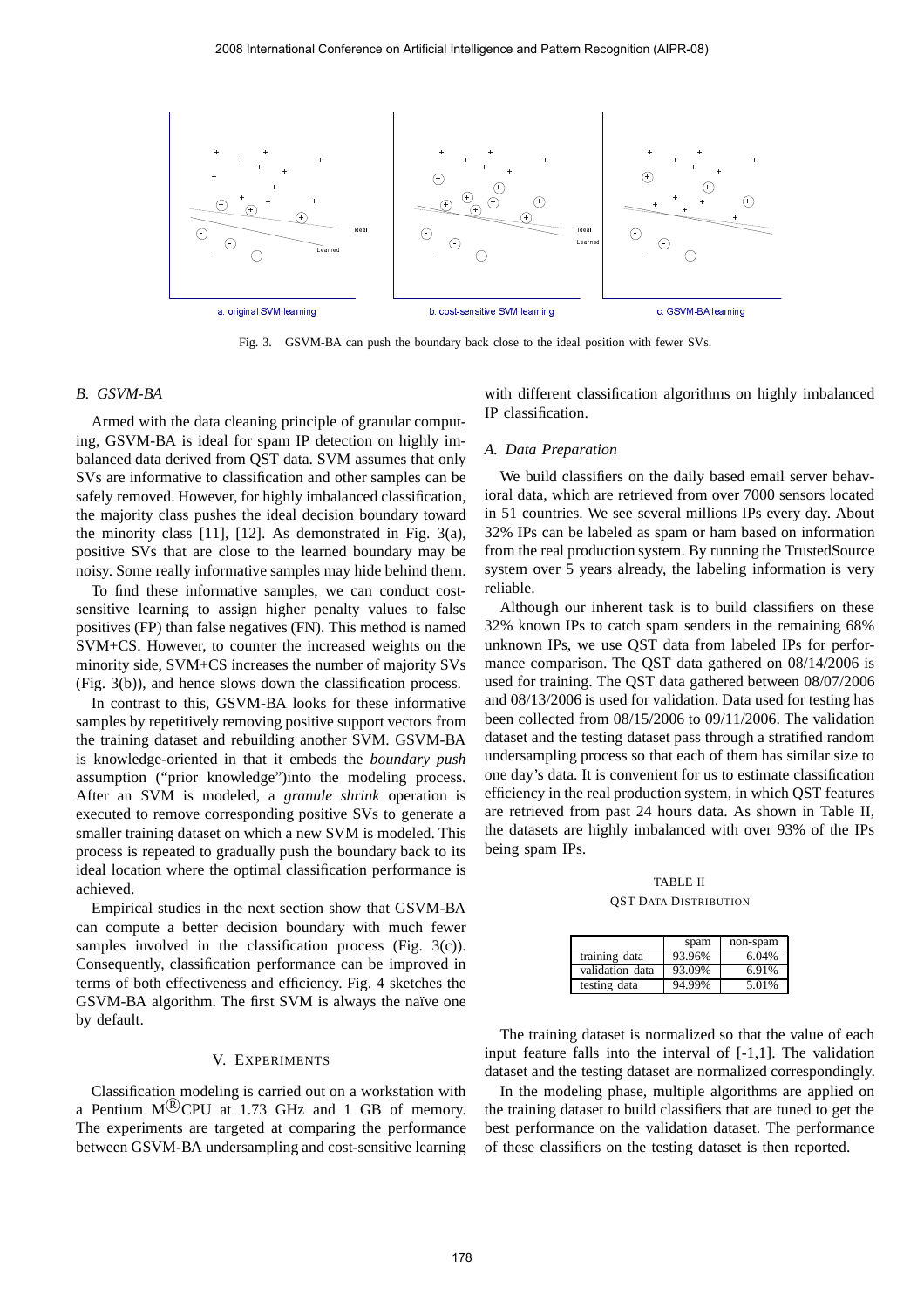

Fig. 5. ROC analysis.

## *B. Evaluation Metrics*

The performance evaluation is directly related to our spam detection application. To make the classification result reliable, it is required that fpr, as defined in (1), should be less than 1%. This threshold is decided based on the feedback from the technical support team. As they noticed, with fpr under 1%, the FP reports from our customers are controlled at a business satisfied level. In our modeling process, we decide to control the fpr at 0.8% on the validation dataset to be slightly more conservative. With this prerequisite in mind, we are also trying to increase the tpr, which is defined in (2).

$$
fpr = FP/(FP + TN)
$$
 (1)

$$
tpr = TP/(TP + FN)
$$
 (2)

## *C. Classification Algorithms*

Four classification algorithms are used in this study.

- 1) The C4.5 algorithm for building a decision tree [19].
- 2) The NBTree algorithm for building a decision tree with naïve Bayes classifiers at the leaves [20].
- 3) The Logistic algorithm for building a multinomial logistic regression model with a ridge estimator [21].
- 4) The SVM algorithm for building a support vector machine [9].

These algorithms represent the state of the art in machine learning as well as the most popular and widely deployed classification solutions.

For the first three algorithms, we choose the Weka software package (available at http://www.cs.waikato.ac. nz/ml/weka/). We also choose LIBSVM (available at http://www.csie.ntu.edu.tw/<sup>∼</sup>cjlin/libsvm) for SVM modeling with the RBF kernel. A cost-sensitive meta-learning strategy is utilized to handle class imbalance between spam IPs and non-spam ones. The misclassification cost for a FN is always 1 while the misclassification cost for a FP is tuned such that the fpr is close to 0.8% on the validation dataset.

As classification with SVM+CS is extremely slow, we designed GSVM-BA. A sequence of *granular shrink* operations is executed to recursively remove positive support vectors and thus to align the classification boundary until the fpr is close to 0.8% on the validation dataset.

For a thorough comparison between GSVM-BA and costsensitive learning, we also run C4.5, NBTree, and Logistic algorithms on the training dataset after GSVM-BA undersampling besides running them on the original training dataset.

## *D. Result Analysis*

TABLE III EFFECTIVENESS COMPARISON

|                                | validation |      | testing |      |
|--------------------------------|------------|------|---------|------|
|                                | $tpr\%$    | fpr% | $tpr\%$ | fpr% |
| $SVM + CS$                     | 22.51      | 0.83 | 25.55   | 0.88 |
| <b>GSVM-BA</b>                 | 26.32      | 0.81 | 28.17   | 0.83 |
| $C4.5+CS$                      | 20.87      | 0.79 | 20.36   | 0.68 |
| $C4.5+GSVM$                    | 23.92      | 0.80 | 24.13   | 0.93 |
| $\overline{\text{NBT}}$ ree+CS | 22.42      | 0.73 | 20.61   | 0.74 |
| NBTree+GSVM                    | 19.39      | 0.72 | 19.29   | 0.61 |
| Logistic+CS                    | 12.20      | 0.81 | 13.19   | 0.72 |
| Logistic+GSVM                  | 16.29      | 0.81 | 17.87   | 1.22 |

## TABLE IV EFFICIENCY COMPARISON

|                 | #SVs  | validation<br>(seconds) | testing<br>(seconds) |
|-----------------|-------|-------------------------|----------------------|
| $SVM + CS$      | 20151 | 8129                    | 8571                 |
| <b>GSVM-BA</b>  | 413   | 261                     | 241                  |
| $C4.5+CS$       | N/A   | 13                      | 13                   |
| $C4.5+GSVM$     | N/A   | 13                      | 13                   |
| NBTree+CS       | N/A   | 22                      | 20                   |
| NBTree+GSVM     | N/A   | 21                      | 19                   |
| $Logistic + CS$ | N/A   | 15                      | 14                   |
| Logistic+GSVM   | N/A   | 15                      | 14                   |